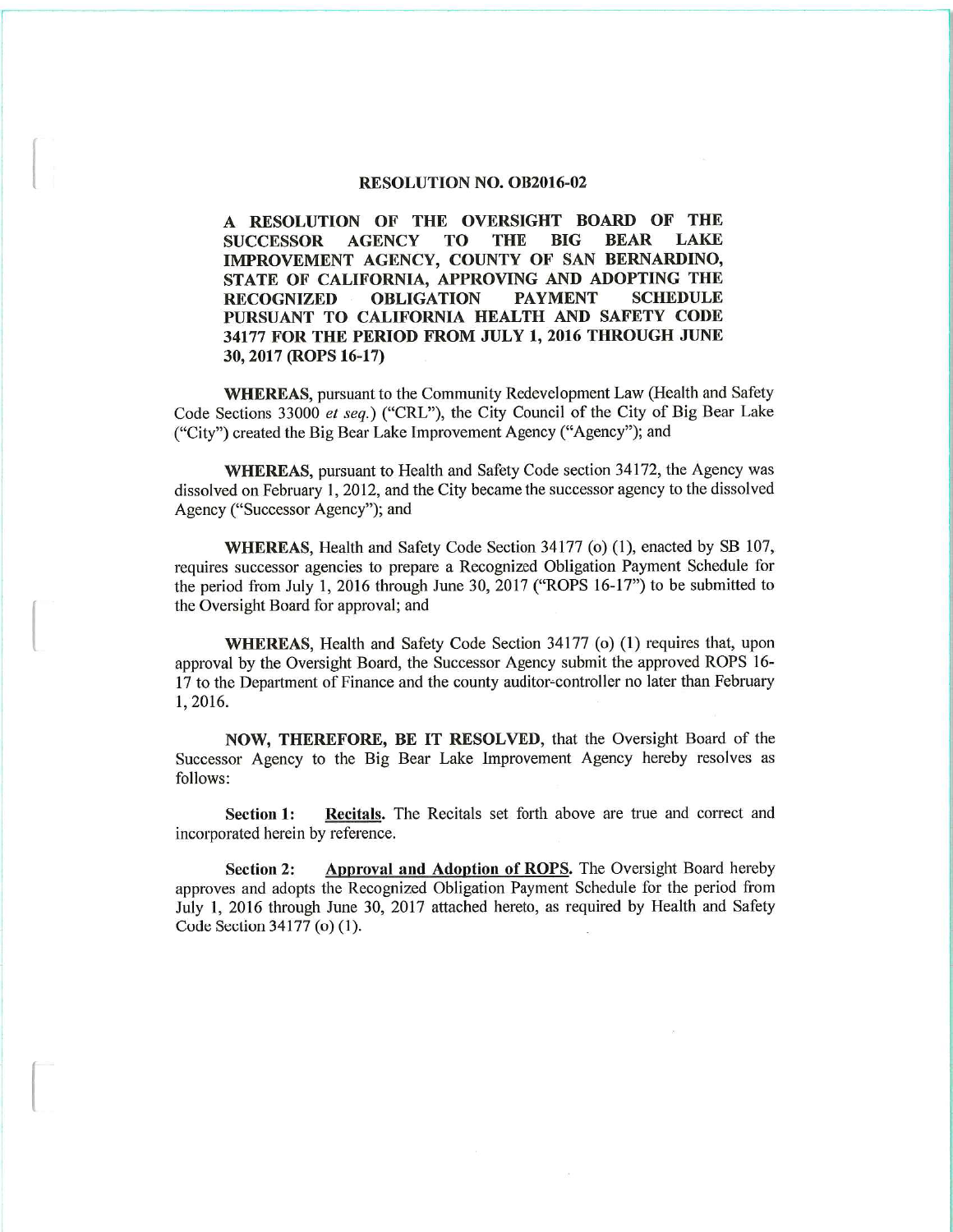Page 2 Resolution No. OB2016-02

Future Action. The Oversight Board hereby directs the Successor **Section 3:** Agency to submit copies of the approved ROPS 16-17 to the County Auditor-Controller, and the State of California Department of Finance prior to February 1, 2016, and to post the ROPS on the Successor Agency's website.

Severability. If any provision of this Resolution or the application **Section 4:** of any such provision to any person or circumstance is held invalid, such invalidity shall not affect other provisions or applications of this Resolution that can be given effect without the invalid provision or application, and to this end the provisions of this Resolution are severable. The Oversight Board declares that it would have adopted this Resolution irrespective of the invalidity of any particular portion of this Resolution.

Certification. The Board Secretary shall certify to the adoption of **Section 5:** this Resolution.

Effective Date. Pursuant to Health and Safety Code Section Section 6: 34179(h), all actions taken by the Oversight Board may be reviewed by the State of California Department of Finance, and, therefore, this Resolution shall not be effective for five (5) business days, pending a request for review by the State of California Department of Finance.

PASSED, APPROVED AND ADOPTED this 26<sup>th</sup> day of January, 2016:

AYES: Heule, Strong, Herrick, Caretto **NOES:** None Suzuki **ABSENT: ABSTAIN:** None

David A. Caretto, Chairman

ATTEST:

Kathler &

Kathleen Smith, Board Secretary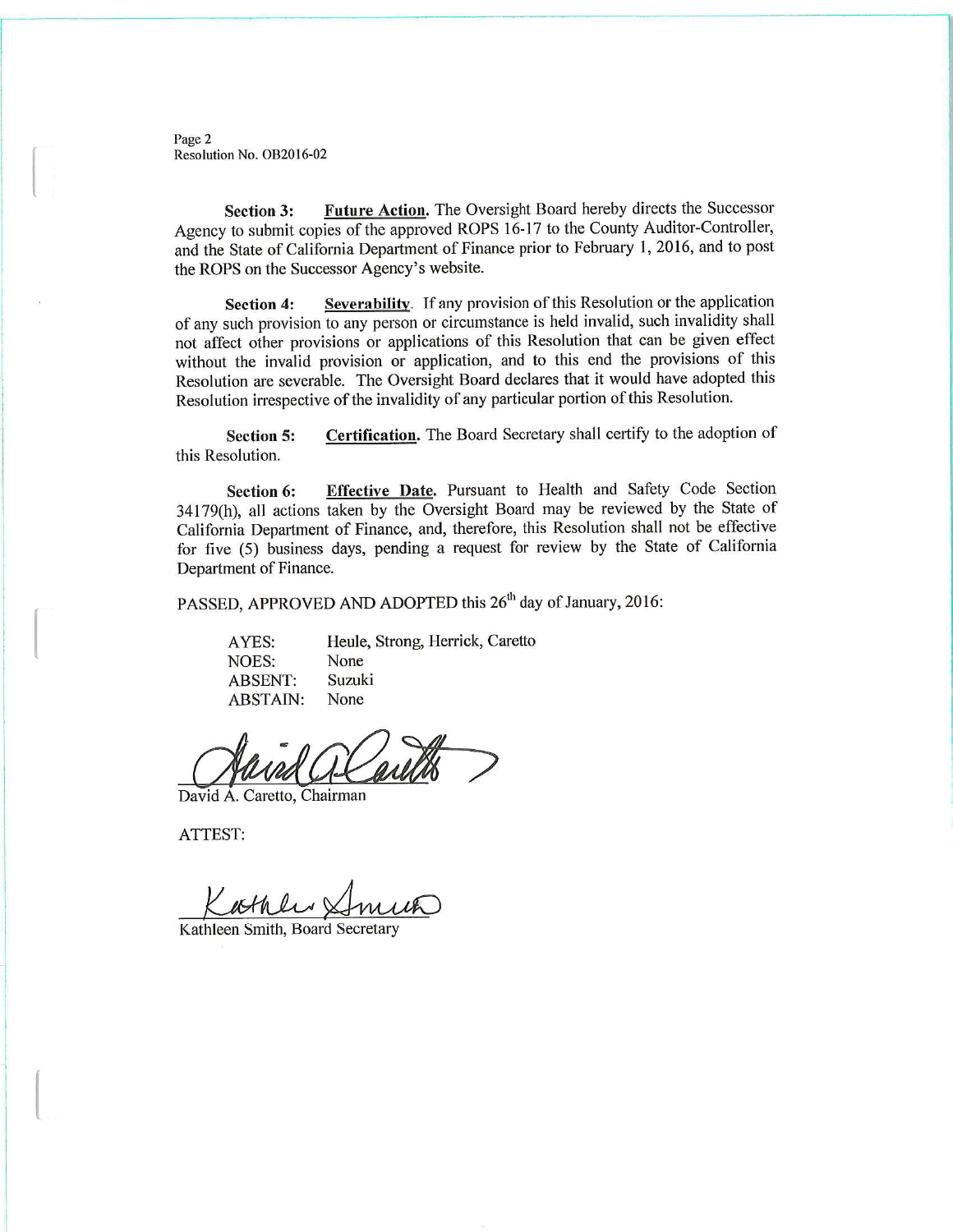Page 3 Resolution No. OB2016-02

## **STATE OF CALIFORNIA**  $\lambda$ **COUNTY OF SAN BERNARDINO** ) ss **CITY OF BIG BEAR LAKE**  $\mathcal{L}$

I, Kathleen Smith, Board Secretary of the Oversight Board of the Successor Agency to the Big Bear Lake Improvement Agency, do hereby certify that the whole number of the Board is seven; that the foregoing Resolution, being Resolution No. OB2016-02 was duly passed and adopted by the said Board and attested by the Board Secretary, all at a regular meeting of the said Board held on the 26<sup>th</sup> day of January, 2016 and that the same was so passed and adopted by the following vote:

Heule, Strong, Herrick, Caretto AYES: None **NOES: ABSENT:** Suzuki **ABSTAIN:** None

Kathleen Smith, Board Secretary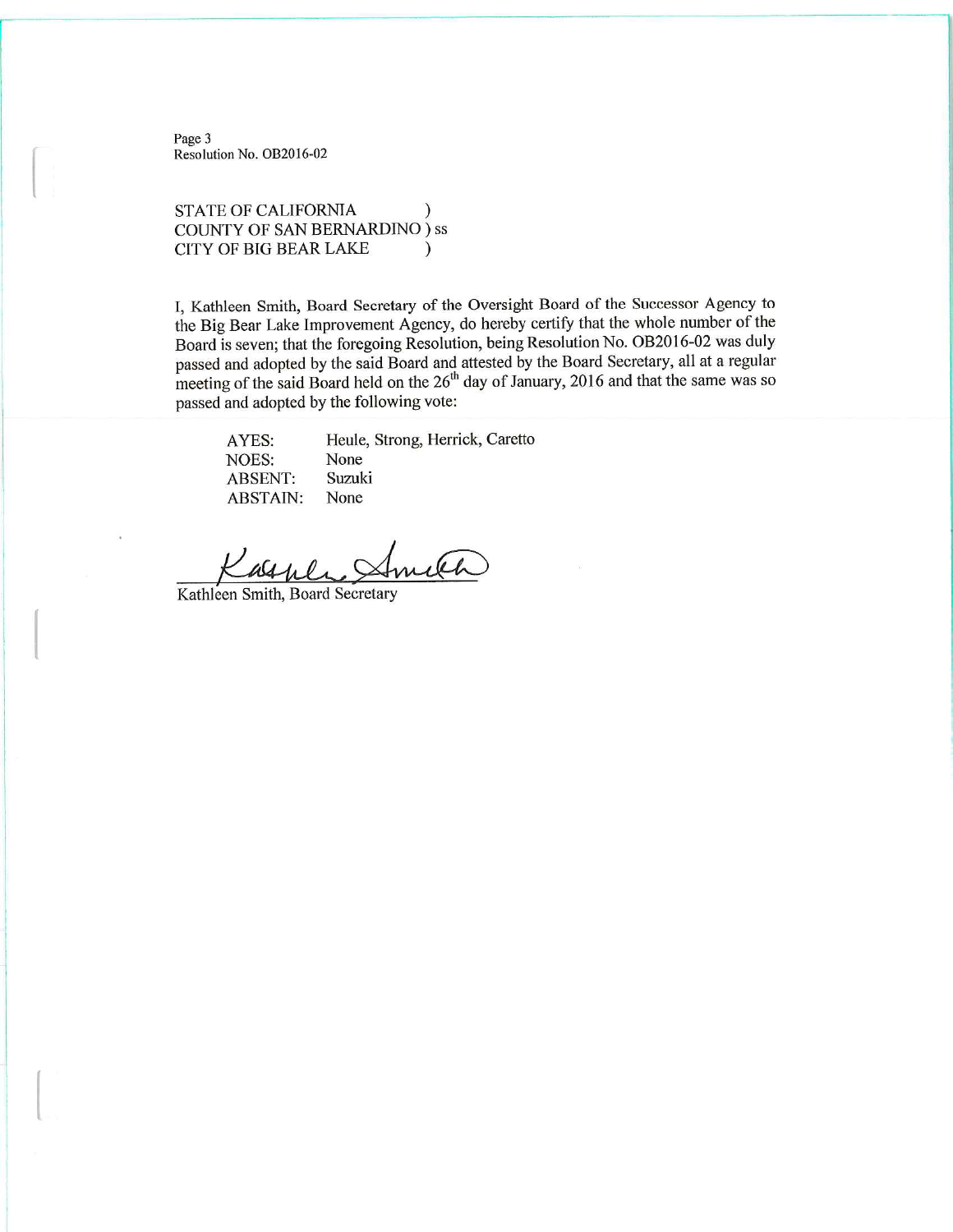|         |               |                           | <b>ROPS 16-17</b> |  |  |  |  |  |
|---------|---------------|---------------------------|-------------------|--|--|--|--|--|
| A Total | 16-17B Total  | <b>Total</b>              |                   |  |  |  |  |  |
|         |               |                           |                   |  |  |  |  |  |
|         | \$            | \$                        |                   |  |  |  |  |  |
|         |               |                           |                   |  |  |  |  |  |
|         |               |                           |                   |  |  |  |  |  |
|         |               |                           |                   |  |  |  |  |  |
| 886,556 | \$<br>299,093 | $\boldsymbol{\mathsf{s}}$ | 1,185,649         |  |  |  |  |  |
| 761,556 | 174,093       |                           | 935,649           |  |  |  |  |  |
| 125,000 | 125,000       |                           | 250,000           |  |  |  |  |  |
| 886,556 | \$<br>299,093 | $\boldsymbol{\$}$         | 1,185,649         |  |  |  |  |  |

/s/

Signature Date **Date** 

|    | <b>Current Period Requested Funding for Enforceable Obligations (ROPS Detail)</b>                                 | 16-17A Total |      | <b>16-17B Total</b> |      | <b>Total</b> |
|----|-------------------------------------------------------------------------------------------------------------------|--------------|------|---------------------|------|--------------|
| A  | Enforceable Obligations Funded with Non-Redevelopment Property Tax Trust Fund (RPTTF) Funding<br>Sources (B+C+D): | $\sim$       | -SS- | $\sim$              | J.   |              |
| B  | <b>Bond Proceeds Funding</b>                                                                                      |              |      |                     |      |              |
| C. | <b>Reserve Balance Funding</b>                                                                                    |              |      |                     |      |              |
| D  | Other Funding                                                                                                     |              |      |                     |      |              |
| E. | Enforceable Obligations Funded with RPTTF Funding (F+G):                                                          | 886,556      | - \$ | 299,093             | - 35 | 1,185,649    |
|    | <b>Non-Administrative Costs</b>                                                                                   | 761,556      |      | 174,093             |      | 935,649      |
| G  | <b>Administrative Costs</b>                                                                                       | 125,000      |      | 125,000             |      | 250,000      |
| H  | <b>Current Period Enforceable Obligations (A+E):</b>                                                              | 886,556      | - S  | 299,093             | - 55 | 1,185,649    |
|    |                                                                                                                   |              |      |                     |      |              |

## **Recognized Obligation Payment Schedule (ROPS 16-17) - Summary**

Filed for the July 1, 2016 through June 30, 2017 Period

| <b>Successor Agency:</b> | <b>Big Bear Lake</b> |
|--------------------------|----------------------|
| <b>County:</b>           | San Bernardino       |

Certification of Oversight Board Chairman:

Pursuant to Section 34177 (o) of the Health and Safety code, I hereby certify that the above is a true and accurate Recognized Obligation Payment Schedule for the above named successor agency.

Name Title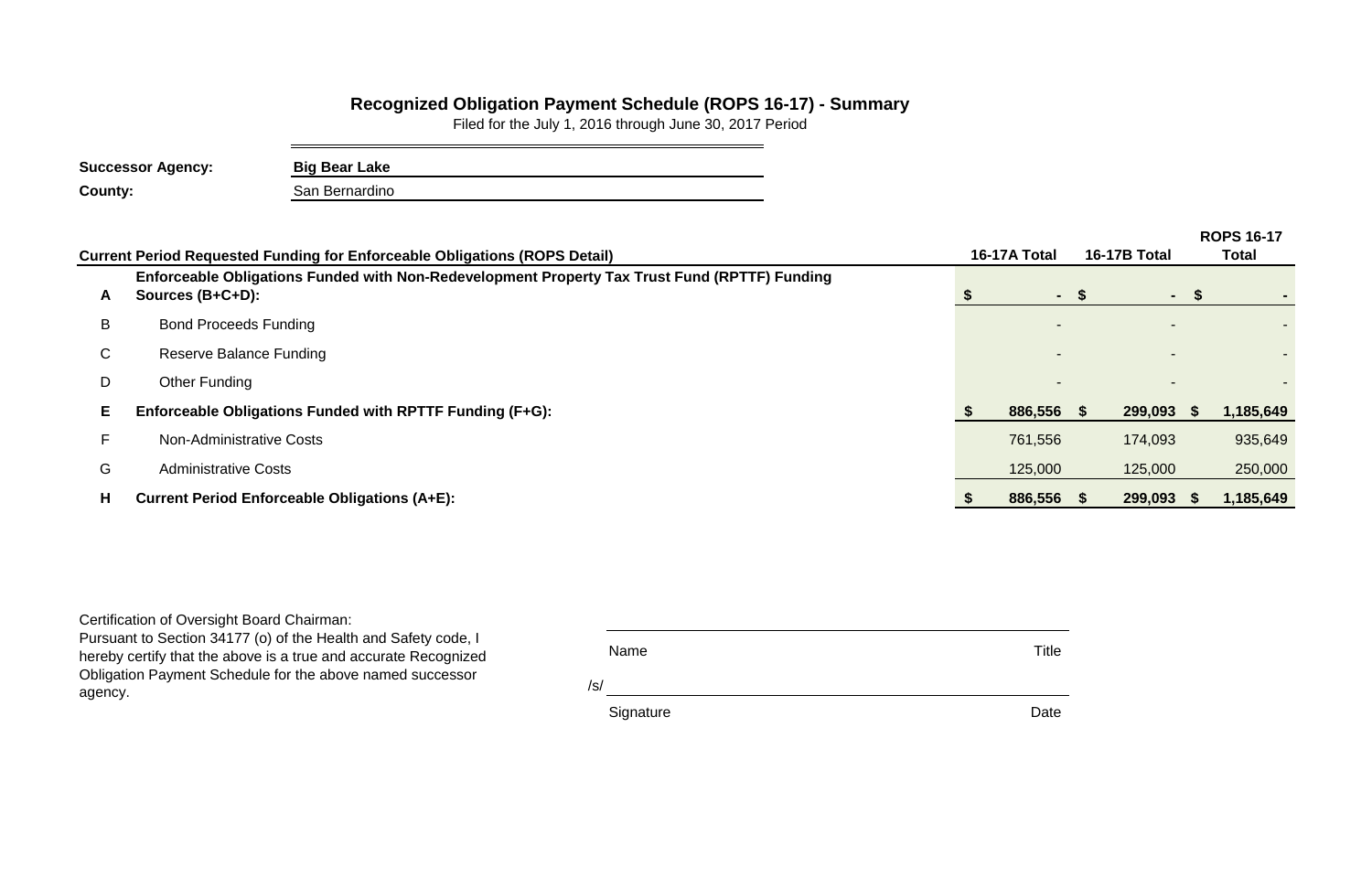|                                                                     |                                                   |                                                        |                       |                                       |                                |                                                                  |                               |                                     |                                  |                                   | Big Bear Lake Recognized Obligation Payment Schedule (ROPS 16-17) - ROPS Detail |             |                      |                  |                  |   |                                                          |                                     |                  |                                          |
|---------------------------------------------------------------------|---------------------------------------------------|--------------------------------------------------------|-----------------------|---------------------------------------|--------------------------------|------------------------------------------------------------------|-------------------------------|-------------------------------------|----------------------------------|-----------------------------------|---------------------------------------------------------------------------------|-------------|----------------------|------------------|------------------|---|----------------------------------------------------------|-------------------------------------|------------------|------------------------------------------|
| July 1, 2016 through June 30, 2017                                  |                                                   |                                                        |                       |                                       |                                |                                                                  |                               |                                     |                                  |                                   |                                                                                 |             |                      |                  |                  |   |                                                          |                                     |                  |                                          |
|                                                                     |                                                   |                                                        |                       |                                       |                                |                                                                  |                               |                                     |                                  | (Report Amounts in Whole Dollars) |                                                                                 |             |                      |                  |                  |   |                                                          |                                     |                  |                                          |
|                                                                     |                                                   |                                                        |                       |                                       |                                |                                                                  |                               |                                     |                                  |                                   |                                                                                 |             |                      |                  |                  |   |                                                          |                                     |                  |                                          |
| $\mathbf{A}$                                                        | В.                                                | $\mathbf{c}$                                           | D                     | E                                     | Е                              | G                                                                | H                             |                                     | $\mathbf{J}$                     | K                                 | M<br>- 1                                                                        |             | $\Omega$             |                  | Q                | R | s                                                        | U                                   | $\mathbf{v}$     | W                                        |
|                                                                     |                                                   |                                                        |                       |                                       |                                |                                                                  |                               |                                     |                                  |                                   |                                                                                 | 16-17A      |                      |                  |                  |   |                                                          | 16-17B                              |                  |                                          |
|                                                                     |                                                   |                                                        |                       |                                       |                                |                                                                  |                               |                                     |                                  |                                   | Non-Redevelopment Property Tax Trust Fund<br>(Non-RPTTF)                        |             | <b>RPTTF</b>         |                  |                  |   | Non-Redevelopment Property Tax Trust Fund<br>(Non-RPTTF) |                                     | <b>RPTTF</b>     |                                          |
|                                                                     |                                                   |                                                        |                       | Contract/Agreement Contract/Agreement |                                |                                                                  |                               | <b>Total Outstanding</b>            |                                  | ROPS 16-17                        |                                                                                 |             |                      |                  | 16-17A           |   |                                                          |                                     |                  | 16-17B                                   |
| Item#                                                               | Project Name/Debt Obligation                      | Obligation Type                                        | <b>Execution Date</b> | <b>Termination Date</b>               | Payee                          | <b>Description/Project Scope</b>                                 | Project Area                  | Debt or Obligation<br>\$ 10,630,392 | Retired                          | Total<br>1,185,649<br>S.          | Bond Proceeds Reserve Balance                                                   | Other Funds | Non-Admin<br>761,556 | Admin<br>125,000 | Total<br>886,556 |   | Bond Proceeds Reserve Balance                            | Other Funds<br>Non-Admin<br>174,093 | Admin<br>125,000 | Total<br>299,093                         |
|                                                                     | 2 2005 Revenue Bonds                              | Revenue Bonds Issued On                                | 11/1/2005             | 8/1/2025                              | Union Bank                     | Defease 1995 Bonds                                               | <b>RR09 RD01</b>              | 5.653.364                           | $N$ $\sqrt{S}$                   | 567,200                           |                                                                                 |             | 478.828              |                  | 478,828          |   |                                                          | 88.372                              |                  | $\frac{88,372}{12,051}$                  |
|                                                                     | 3 2005 Revenue Bonds                              | Revenue Bonds Issued On<br>or Before 12/31/10          | 11/1/2005             | 8/1/2025                              | Union Bank                     | Defease 1995 Bonds                                               | <b>RR10 RD01</b>              | 770,913                             | N                                | 77,346                            |                                                                                 |             | 65,295               |                  | 65,295           |   |                                                          | 12,051                              |                  |                                          |
|                                                                     | 4 1999 Housing Set Aside Bonds                    | Revenue Bonds Issued On 6/1/1999<br>or Before 12/31/10 |                       | 8/1/2029                              | <b>Union Bank</b>              | Revenue bonds to fund housing<br>projects                        | All RD01                      | 3,950,675                           | N                                | 285,663<br>S.                     |                                                                                 |             | 214,713              |                  | 214,713          |   |                                                          | 70,950                              |                  | 70,950                                   |
|                                                                     | 13 Debt administration                            | Fees                                                   | 6/1/1998              | 8/1/2029                              | <b>Union Bank</b>              | Debt service administration fees                                 | <b>RR09 RG01</b>              | 2,720                               | N                                | 2,720                             |                                                                                 |             | 2,720                |                  | 2,720            |   |                                                          |                                     |                  |                                          |
|                                                                     | 14 Debt administration<br>15 Administrative Costs | Fees<br>Admin Costs                                    | 1/1/2005<br>/1/2015   | 8/1/2029<br>12/31/2015                | Union Bank<br>Successor Agency | Debt service administration fees<br>AB1x26 Implementation/Agency | RR10 RG01<br><b>RR09 RG01</b> | 2,720<br>196,000                    | N<br>N                           | 2,720<br>196,000<br>- \$          |                                                                                 |             |                      | 96,000           | 96,000           |   |                                                          | 2,720                               | $100,000$ \$     | $\frac{2,720}{100,000}$                  |
|                                                                     | 16 Administrative Costs                           | Admin Costs                                            | /1/2015               | 12/31/2015                            |                                | Dissolution<br>AB1x26 Implementation/Agency                      | <b>RR10 RG01</b>              | 49,000                              | N                                | 49,000                            |                                                                                 |             |                      | 24,000           | 24,000           |   |                                                          |                                     | $25,000$ \$      | 25,000                                   |
|                                                                     |                                                   |                                                        |                       |                                       | Successor Agency               | <b>Dissolution</b>                                               |                               |                                     |                                  |                                   |                                                                                 |             |                      |                  |                  |   |                                                          |                                     |                  |                                          |
| 20                                                                  | 18 Litigation Costs                               | Litigation                                             | 7/1/2015              | 12/31/2015                            | Best Best & Krieger            | OFA DDR Litigation                                               | <b>RR09 RG01</b>              | 5.000                               | $\overline{N}$<br>N              | 5,000                             |                                                                                 |             |                      | 5,000            | 5,000            |   |                                                          |                                     |                  | l S                                      |
| 21                                                                  |                                                   |                                                        |                       |                                       |                                |                                                                  |                               |                                     | $\overline{z}$                   |                                   |                                                                                 |             |                      |                  |                  |   |                                                          |                                     |                  | $\mathsf{S}$                             |
| $\overline{22}$                                                     |                                                   |                                                        |                       |                                       |                                |                                                                  |                               |                                     | N<br>N                           |                                   |                                                                                 |             |                      |                  |                  |   |                                                          |                                     |                  | l\$<br>IS.                               |
| $\begin{array}{r} 23 \\ 24 \\ 25 \end{array}$                       |                                                   |                                                        |                       |                                       |                                |                                                                  |                               |                                     | N<br>$\overline{N}$              |                                   |                                                                                 |             |                      |                  |                  |   |                                                          |                                     |                  | $\sqrt{S}$<br>$\mathbb{R}$               |
| $\overline{26}$                                                     |                                                   |                                                        |                       |                                       |                                |                                                                  |                               |                                     | N                                |                                   |                                                                                 |             |                      |                  |                  |   |                                                          |                                     |                  |                                          |
| $\begin{array}{r} 27 \\ 28 \\ 29 \end{array}$                       |                                                   |                                                        |                       |                                       |                                |                                                                  |                               |                                     | N<br>N                           |                                   |                                                                                 |             |                      |                  |                  |   |                                                          |                                     |                  | IS<br>$\sqrt{S}$                         |
| 30                                                                  |                                                   |                                                        |                       |                                       |                                |                                                                  |                               |                                     | $\overline{N}$<br>N              |                                   |                                                                                 |             |                      |                  |                  |   |                                                          |                                     |                  | $\mathsf{S}$<br>l\$                      |
| $\frac{31}{32}$                                                     |                                                   |                                                        |                       |                                       |                                |                                                                  |                               |                                     | $\overline{N}$                   | - 35                              |                                                                                 |             |                      |                  |                  |   |                                                          |                                     |                  | IS.                                      |
| 33                                                                  |                                                   |                                                        |                       |                                       |                                |                                                                  |                               |                                     | $\overline{N}$<br>N              |                                   |                                                                                 |             |                      |                  |                  |   |                                                          |                                     |                  | IS.<br>l S                               |
| $\frac{34}{35}$                                                     |                                                   |                                                        |                       |                                       |                                |                                                                  |                               |                                     | $N$ $\sqrt{s}$<br>$\overline{N}$ |                                   |                                                                                 |             |                      |                  |                  |   |                                                          |                                     |                  | l S<br>∣\$                               |
| 36                                                                  |                                                   |                                                        |                       |                                       |                                |                                                                  |                               |                                     | $\overline{N}$                   |                                   |                                                                                 |             |                      |                  |                  |   |                                                          |                                     |                  | ∣S                                       |
| 37                                                                  |                                                   |                                                        |                       |                                       |                                |                                                                  |                               |                                     | N<br>$N$ $\sqrt{s}$              |                                   |                                                                                 |             |                      |                  |                  |   |                                                          |                                     |                  | $\mathsf{S}$<br>$\sqrt{s}$               |
| $\begin{array}{r} 38 \\ 39 \\ 40 \end{array}$                       |                                                   |                                                        |                       |                                       |                                |                                                                  |                               |                                     | $\overline{N}$<br>$\overline{N}$ |                                   |                                                                                 |             |                      |                  |                  |   |                                                          |                                     |                  | $\mathsf{S}$<br>∣\$                      |
| $\frac{41}{42}$                                                     |                                                   |                                                        |                       |                                       |                                |                                                                  |                               |                                     | N                                |                                   |                                                                                 |             |                      |                  |                  |   |                                                          |                                     |                  | l S                                      |
| $-43$                                                               |                                                   |                                                        |                       |                                       |                                |                                                                  |                               |                                     | $N$ $\sqrt{S}$<br>N              |                                   |                                                                                 |             |                      |                  |                  |   |                                                          |                                     |                  | IS.<br>∣\$                               |
| 44<br>45                                                            |                                                   |                                                        |                       |                                       |                                |                                                                  |                               |                                     | $\overline{N}$<br>N              |                                   |                                                                                 |             |                      |                  |                  |   |                                                          |                                     |                  | $\sqrt{S}$                               |
| $\overline{46}$                                                     |                                                   |                                                        |                       |                                       |                                |                                                                  |                               |                                     | $\overline{z}$                   |                                   |                                                                                 |             |                      |                  |                  |   |                                                          |                                     |                  | $\mathsf{S}$                             |
| 47<br>$\frac{48}{49}$                                               |                                                   |                                                        |                       |                                       |                                |                                                                  |                               |                                     | $\overline{N}$<br>N              |                                   |                                                                                 |             |                      |                  |                  |   |                                                          |                                     |                  | $\mathsf{S}$<br>IS.                      |
| $\overline{50}$                                                     |                                                   |                                                        |                       |                                       |                                |                                                                  |                               |                                     | N<br>$\overline{N}$              |                                   |                                                                                 |             |                      |                  |                  |   |                                                          |                                     |                  | $\sqrt{S}$<br>$\mathbb{R}$               |
| 51                                                                  |                                                   |                                                        |                       |                                       |                                |                                                                  |                               |                                     | N                                |                                   |                                                                                 |             |                      |                  |                  |   |                                                          |                                     |                  |                                          |
| $\begin{array}{r} 52 \\ \hline 53 \\ \hline 54 \end{array}$         |                                                   |                                                        |                       |                                       |                                |                                                                  |                               |                                     | N<br>N                           |                                   |                                                                                 |             |                      |                  |                  |   |                                                          |                                     |                  | IS<br>$\sqrt{S}$                         |
| 55                                                                  |                                                   |                                                        |                       |                                       |                                |                                                                  |                               |                                     | $\overline{N}$<br>N              |                                   |                                                                                 |             |                      |                  |                  |   |                                                          |                                     |                  | $\mathsf{S}$<br>l\$                      |
| $\frac{56}{57}$                                                     |                                                   |                                                        |                       |                                       |                                |                                                                  |                               |                                     | $\overline{N}$                   |                                   |                                                                                 |             |                      |                  |                  |   |                                                          |                                     |                  | IS.                                      |
| 58                                                                  |                                                   |                                                        |                       |                                       |                                |                                                                  |                               |                                     | $\overline{N}$<br>$N$ $\sqrt{S}$ |                                   |                                                                                 |             |                      |                  |                  |   |                                                          |                                     |                  | IS.<br>$\mathsf{S}$                      |
| $\begin{array}{r}\n 59 \\ \hline\n 60 \\ \hline\n 61\n \end{array}$ |                                                   |                                                        |                       |                                       |                                |                                                                  |                               |                                     | $N$ \$<br>$N$ \$                 |                                   |                                                                                 |             |                      |                  |                  |   |                                                          |                                     |                  | $\sqrt{s}$                               |
|                                                                     |                                                   |                                                        |                       |                                       |                                |                                                                  |                               |                                     | $N$ $\sqrt{s}$                   |                                   |                                                                                 |             |                      |                  |                  |   |                                                          |                                     |                  | $\mathsf{S}$                             |
|                                                                     |                                                   |                                                        |                       |                                       |                                |                                                                  |                               |                                     | $N$ $\sqrt{S}$<br>$N$ \$         |                                   |                                                                                 |             |                      |                  |                  |   |                                                          |                                     |                  | $\mathsf{S}$<br>$\sqrt{s}$               |
|                                                                     |                                                   |                                                        |                       |                                       |                                |                                                                  |                               |                                     | $N$ \$<br>$N$ \$                 |                                   |                                                                                 |             |                      |                  |                  |   |                                                          |                                     |                  | $\overline{\phantom{a}}$<br>$\sqrt{S}$   |
|                                                                     |                                                   |                                                        |                       |                                       |                                |                                                                  |                               |                                     | $N$ \$                           |                                   |                                                                                 |             |                      |                  |                  |   |                                                          |                                     |                  | $\mathsf{S}$                             |
|                                                                     |                                                   |                                                        |                       |                                       |                                |                                                                  |                               |                                     | $N$ \$<br>$N$ \$                 |                                   |                                                                                 |             |                      |                  |                  |   |                                                          |                                     |                  | $\sqrt{s}$<br>$\sqrt{s}$                 |
|                                                                     |                                                   |                                                        |                       |                                       |                                |                                                                  |                               |                                     | $N$ \$<br>$N$ $\sqrt{S}$         |                                   |                                                                                 |             |                      |                  |                  |   |                                                          |                                     |                  | $\sqrt{S}$<br>$\mathsf{S}$               |
|                                                                     |                                                   |                                                        |                       |                                       |                                |                                                                  |                               |                                     | $N$ \$                           |                                   |                                                                                 |             |                      |                  |                  |   |                                                          |                                     |                  | $\sqrt{s}$                               |
|                                                                     |                                                   |                                                        |                       |                                       |                                |                                                                  |                               |                                     | $N$ \$<br>N \$                   |                                   |                                                                                 |             |                      |                  |                  |   |                                                          |                                     |                  | $\sqrt{s}$<br>$\sqrt{S}$                 |
|                                                                     |                                                   |                                                        |                       |                                       |                                |                                                                  |                               |                                     | $N$ $\sqrt{S}$<br>$N$ \$         |                                   |                                                                                 |             |                      |                  |                  |   |                                                          |                                     |                  | $\mathsf{S}$<br>$\sqrt{s}$               |
|                                                                     |                                                   |                                                        |                       |                                       |                                |                                                                  |                               |                                     | $N$ \$                           |                                   |                                                                                 |             |                      |                  |                  |   |                                                          |                                     |                  | $\sqrt{s}$                               |
|                                                                     |                                                   |                                                        |                       |                                       |                                |                                                                  |                               |                                     | N \$<br>$N$ $\sqrt{S}$           |                                   |                                                                                 |             |                      |                  |                  |   |                                                          |                                     |                  | I\$ ⊺<br>$\mathsf{S}$                    |
|                                                                     |                                                   |                                                        |                       |                                       |                                |                                                                  |                               |                                     | $N$ \$<br>$N$ \$                 |                                   |                                                                                 |             |                      |                  |                  |   |                                                          |                                     |                  | $\sqrt{s}$<br>$\sqrt{s}$                 |
|                                                                     |                                                   |                                                        |                       |                                       |                                |                                                                  |                               |                                     | $N$ \$                           |                                   |                                                                                 |             |                      |                  |                  |   |                                                          |                                     |                  | $\sqrt{S}$                               |
|                                                                     |                                                   |                                                        |                       |                                       |                                |                                                                  |                               |                                     | $N$ \$<br>$N$ $\sqrt{S}$         |                                   |                                                                                 |             |                      |                  |                  |   |                                                          |                                     |                  | $\overline{\phantom{a}}$<br>$\mathsf{S}$ |
|                                                                     |                                                   |                                                        |                       |                                       |                                |                                                                  |                               |                                     | $N$ \$<br>$N$ \$                 |                                   |                                                                                 |             |                      |                  |                  |   |                                                          |                                     |                  | $\sqrt{s}$<br>$\overline{\phantom{a}}$   |
|                                                                     |                                                   |                                                        |                       |                                       |                                |                                                                  |                               |                                     | $N$ \$                           |                                   |                                                                                 |             |                      |                  |                  |   |                                                          |                                     |                  | IS-                                      |
|                                                                     |                                                   |                                                        |                       |                                       |                                |                                                                  |                               |                                     | N \$<br>$N$ \$                   |                                   |                                                                                 |             |                      |                  |                  |   |                                                          |                                     |                  | $\mathsf{S}$<br>$\sqrt{s}$               |
|                                                                     |                                                   |                                                        |                       |                                       |                                |                                                                  |                               |                                     | $N$ \$                           |                                   |                                                                                 |             |                      |                  |                  |   |                                                          |                                     |                  | $\overline{\phantom{a}}$                 |
|                                                                     |                                                   |                                                        |                       |                                       |                                |                                                                  |                               |                                     | $N$ \$<br>N \$                   |                                   |                                                                                 |             |                      |                  | $\sim$           |   |                                                          |                                     |                  | $\sqrt{S}$<br>$\frac{1}{3}$              |
|                                                                     |                                                   |                                                        |                       |                                       |                                |                                                                  |                               |                                     | $N$ $\sqrt{5}$                   |                                   |                                                                                 |             |                      |                  |                  |   |                                                          |                                     |                  |                                          |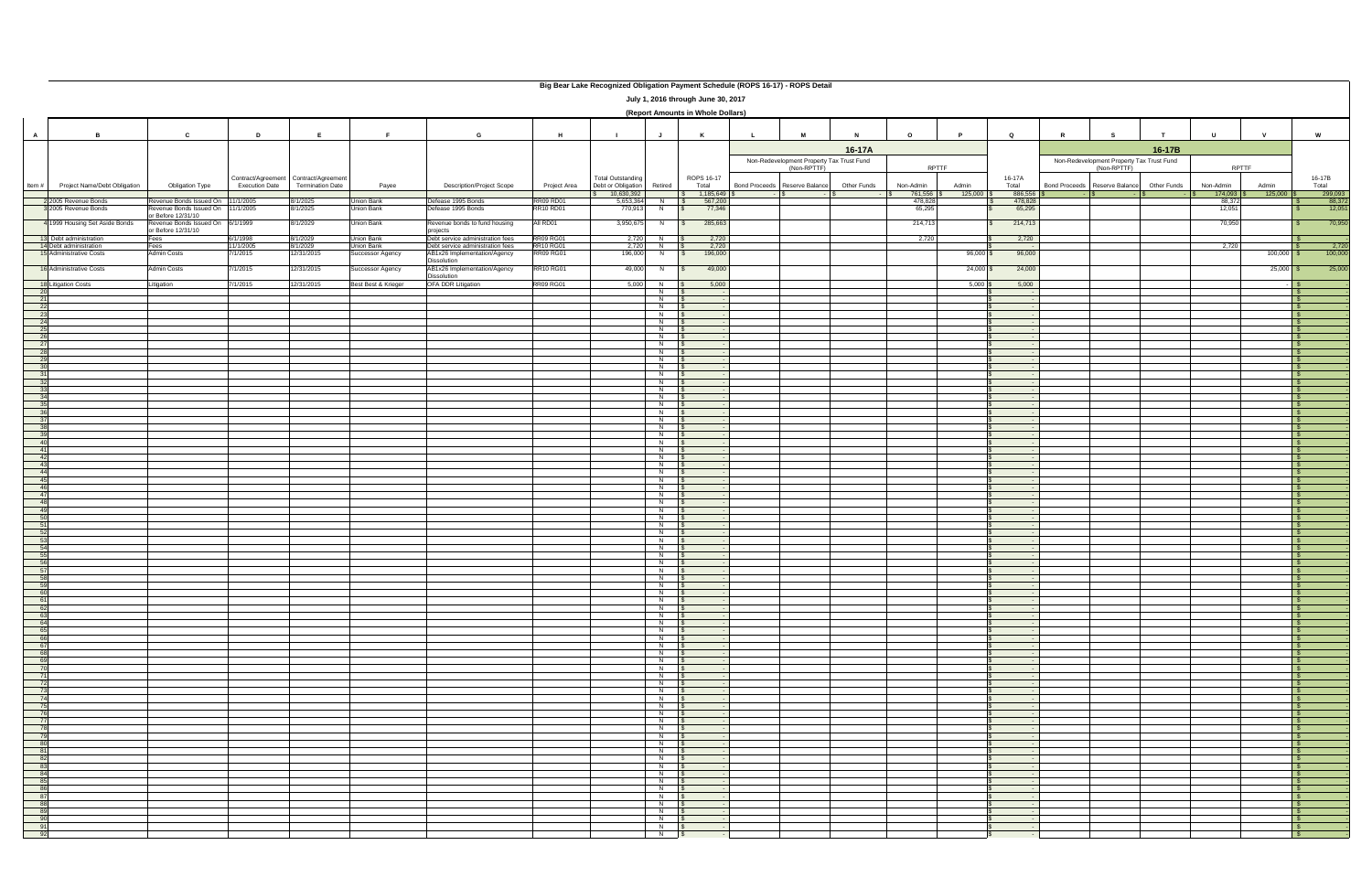## **Big Bear Lake Recognized Obligation Payment Schedule (ROPS 16-17) - Report of Cash Balances (Report Amounts in Whole Dollars)**

|                | Pursuant to Health and Safety Code section 34177 (I), Redevelopment Property Tax Trust Fund (RPTTF) may be listed as a source of payment on the ROPS, but only to the extent no other funding source is available<br>or when payment from property tax revenues is required by an enforceable obligation. For tips on how to complete the Report of Cash Balances Form, see CASH BALANCE TIPS SHEET |    |                              |                         |        |                               |                                      |                           |                  |                                                                                    |
|----------------|-----------------------------------------------------------------------------------------------------------------------------------------------------------------------------------------------------------------------------------------------------------------------------------------------------------------------------------------------------------------------------------------------------|----|------------------------------|-------------------------|--------|-------------------------------|--------------------------------------|---------------------------|------------------|------------------------------------------------------------------------------------|
| Α              | в                                                                                                                                                                                                                                                                                                                                                                                                   |    | C                            | D                       |        | Е                             | F.                                   | G                         | н                |                                                                                    |
|                |                                                                                                                                                                                                                                                                                                                                                                                                     |    |                              |                         |        | <b>Fund Sources</b>           |                                      |                           |                  |                                                                                    |
|                |                                                                                                                                                                                                                                                                                                                                                                                                     |    |                              | <b>Bond Proceeds</b>    |        |                               | <b>Reserve Balance</b>               | Other                     | <b>RPTTF</b>     |                                                                                    |
|                |                                                                                                                                                                                                                                                                                                                                                                                                     |    |                              |                         |        | Prior ROPS<br>period balances | Prior ROPS<br><b>RPTTF</b>           |                           |                  |                                                                                    |
|                |                                                                                                                                                                                                                                                                                                                                                                                                     |    | Bonds issued<br>Bonds issued |                         |        | and DDR RPTTF<br>balances     | distributed as<br>reserve for future | Rent,                     | Non-Admin<br>and |                                                                                    |
|                | <b>Cash Balance Information by ROPS Period</b>                                                                                                                                                                                                                                                                                                                                                      |    | on or before<br>12/31/10     | on or after<br>01/01/11 |        | retained                      | period(s)                            | grants,<br>interest, etc. | Admin            | <b>Comments</b>                                                                    |
|                | ROPS 15-16A Actuals (07/01/15 - 12/31/15)                                                                                                                                                                                                                                                                                                                                                           |    |                              |                         |        |                               |                                      |                           |                  |                                                                                    |
| $\mathbf{1}$   | Beginning Available Cash Balance (Actual 07/01/15)                                                                                                                                                                                                                                                                                                                                                  |    | 947,366                      |                         |        |                               |                                      | 62                        | 63,676           | Excludes negative cash balance of \$117,054 from OFA DDR<br>sweep of noncash items |
|                | 2 Revenue/Income (Actual 12/31/15)                                                                                                                                                                                                                                                                                                                                                                  |    |                              |                         |        |                               |                                      |                           |                  |                                                                                    |
|                | RPTTF amounts should tie to the ROPS 15-16A distribution from the<br>County Auditor-Controller during June 2015                                                                                                                                                                                                                                                                                     |    |                              |                         |        |                               |                                      |                           |                  |                                                                                    |
|                | 3 Expenditures for ROPS 15-16A Enforceable Obligations (Actual                                                                                                                                                                                                                                                                                                                                      |    |                              |                         |        |                               |                                      | 86                        |                  | 851.140 Includes \$125K administrative allowance                                   |
|                | 12/31/15)                                                                                                                                                                                                                                                                                                                                                                                           |    |                              |                         |        |                               |                                      |                           |                  |                                                                                    |
|                |                                                                                                                                                                                                                                                                                                                                                                                                     |    | 45                           |                         |        |                               |                                      | 60                        | 877,650          |                                                                                    |
| 4              | Retention of Available Cash Balance (Actual 12/31/15)<br>RPTTF amount retained should only include the amounts distributed as                                                                                                                                                                                                                                                                       |    |                              |                         |        |                               |                                      |                           |                  |                                                                                    |
|                | reserve for future period(s)                                                                                                                                                                                                                                                                                                                                                                        |    |                              |                         |        |                               |                                      |                           |                  |                                                                                    |
|                | 5 ROPS 15-16A RPTTF Balances Remaining                                                                                                                                                                                                                                                                                                                                                              |    |                              |                         |        |                               |                                      |                           |                  |                                                                                    |
|                |                                                                                                                                                                                                                                                                                                                                                                                                     |    |                              |                         |        | No entry required             |                                      |                           |                  |                                                                                    |
| 6              | <b>Ending Actual Available Cash Balance</b>                                                                                                                                                                                                                                                                                                                                                         |    |                              |                         |        |                               |                                      |                           |                  |                                                                                    |
|                | C to G = $(1 + 2 - 3 - 4)$ , H = $(1 + 2 - 3 - 4 - 5)$                                                                                                                                                                                                                                                                                                                                              | \$ | $947,321$ \$                 |                         |        | \$                            | \$                                   | $\mathbf{\hat{S}}$<br>88  | 37,166<br>Ŝ.     |                                                                                    |
| $\overline{7}$ | ROPS 15-16B Estimate (01/01/16 - 06/30/16)<br>Beginning Available Cash Balance (Actual 01/01/16)                                                                                                                                                                                                                                                                                                    |    |                              |                         |        |                               |                                      |                           |                  |                                                                                    |
|                | $(C, D, E, G = 4 + 6, F = H4 + F4 + F6, and H = 5 + 6)$                                                                                                                                                                                                                                                                                                                                             | \$ | $947,321$ \$                 |                         |        | \$                            | \$                                   | \$<br>88                  | \$<br>37,166     |                                                                                    |
|                | 8  Revenue/Income (Estimate 06/30/16)                                                                                                                                                                                                                                                                                                                                                               |    |                              |                         |        |                               |                                      |                           |                  |                                                                                    |
|                | RPTTF amounts should tie to the ROPS 15-16B distribution from the<br>County Auditor-Controller during January 2016                                                                                                                                                                                                                                                                                  |    |                              |                         |        |                               |                                      |                           |                  | 285.648 Includes \$125K administrative allowance                                   |
|                | 9 Expenditures for ROPS 15-16B Enforceable Obligations (Estimate<br>06/30/16)                                                                                                                                                                                                                                                                                                                       |    |                              |                         |        |                               |                                      | 88                        | 311,468          |                                                                                    |
|                | 10 Retention of Available Cash Balance (Estimate 06/30/16)                                                                                                                                                                                                                                                                                                                                          |    |                              |                         |        |                               |                                      |                           |                  |                                                                                    |
|                | RPTTF amount retained should only include the amounts distributed as<br>reserve for future period(s)                                                                                                                                                                                                                                                                                                |    |                              |                         |        |                               |                                      |                           |                  |                                                                                    |
|                | 11 Ending Estimated Available Cash Balance (7 + 8 - 9 -10)                                                                                                                                                                                                                                                                                                                                          | \$ | $947,321$ \$                 |                         | $\sim$ | \$<br>$\sim$ 1                | \$<br>$\sim$                         | - \$<br>$\sim$            | \$<br>11,346     |                                                                                    |